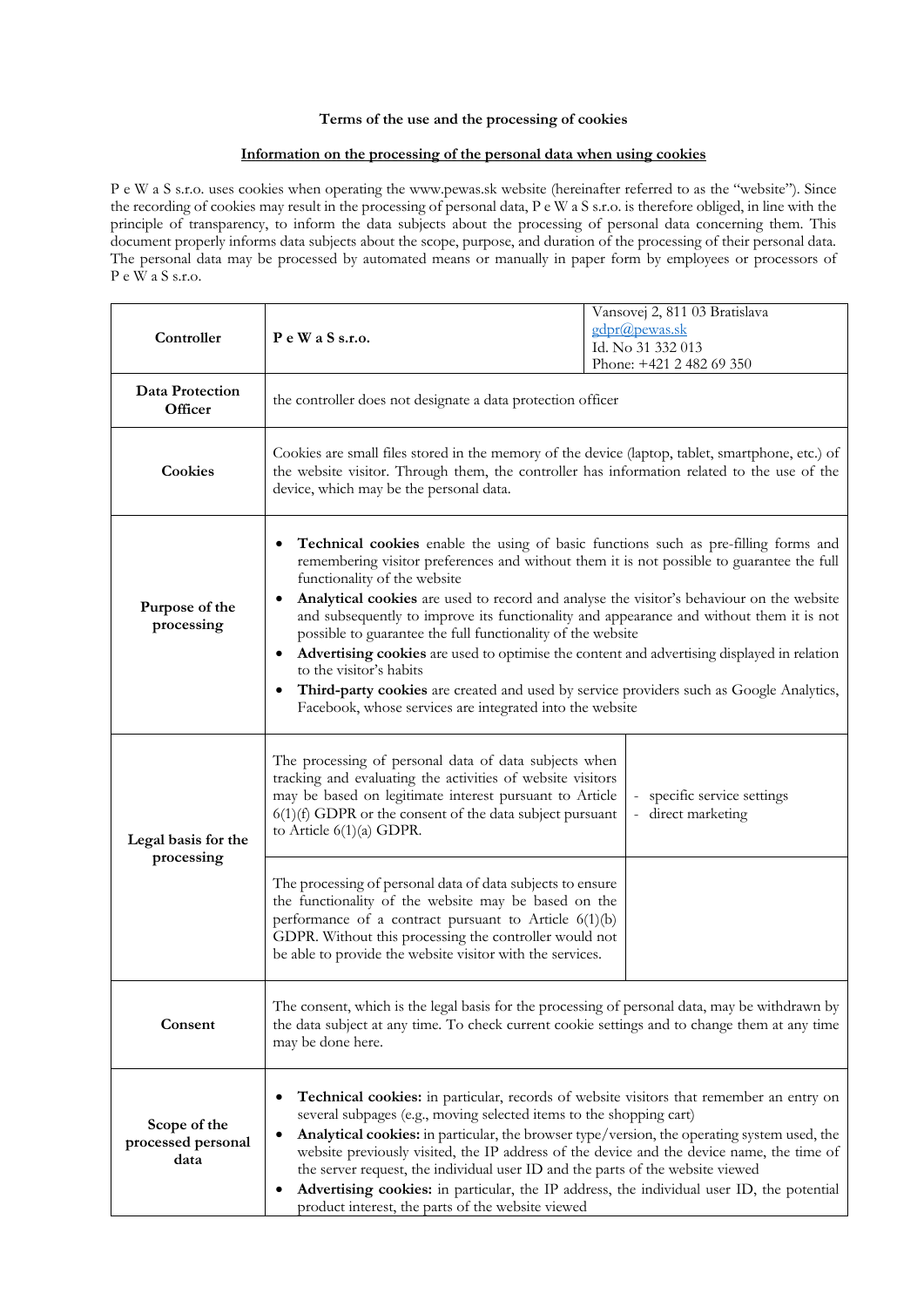| <b>Retention period</b>                        | Cookies are stored in the memory of the device (laptop, tablet, smartphone, etc.) of the website<br>visitor and can be controlled and deleted by him/her at will. The information that the controller<br>associates with these cookies is kept by the controller for the period necessary for the purpose<br>for which cookies were collected, but for no longer than 12 months.                                                                                                                                                                                                                                                                                                                                                                                                                                                                                                                                                                                                                                                                                                                                                                                                                                                                                                                                                                                                                                                                                                                                                                                                                                                                                                                                                                                                                                                                                                                                                                                                                                                                                                                                                                                                                                                                                                                                                                                                                                                                                                                                                                                                          |  |
|------------------------------------------------|-------------------------------------------------------------------------------------------------------------------------------------------------------------------------------------------------------------------------------------------------------------------------------------------------------------------------------------------------------------------------------------------------------------------------------------------------------------------------------------------------------------------------------------------------------------------------------------------------------------------------------------------------------------------------------------------------------------------------------------------------------------------------------------------------------------------------------------------------------------------------------------------------------------------------------------------------------------------------------------------------------------------------------------------------------------------------------------------------------------------------------------------------------------------------------------------------------------------------------------------------------------------------------------------------------------------------------------------------------------------------------------------------------------------------------------------------------------------------------------------------------------------------------------------------------------------------------------------------------------------------------------------------------------------------------------------------------------------------------------------------------------------------------------------------------------------------------------------------------------------------------------------------------------------------------------------------------------------------------------------------------------------------------------------------------------------------------------------------------------------------------------------------------------------------------------------------------------------------------------------------------------------------------------------------------------------------------------------------------------------------------------------------------------------------------------------------------------------------------------------------------------------------------------------------------------------------------------------|--|
| Recipients                                     | The personal data of data subjects may be disclosed to online marketing service providers or<br>other processors including cookie providers.<br>The controller shall only disclose personal data to the extent necessary and subject to the<br>confidentiality of the recipient.                                                                                                                                                                                                                                                                                                                                                                                                                                                                                                                                                                                                                                                                                                                                                                                                                                                                                                                                                                                                                                                                                                                                                                                                                                                                                                                                                                                                                                                                                                                                                                                                                                                                                                                                                                                                                                                                                                                                                                                                                                                                                                                                                                                                                                                                                                          |  |
| Transfer to third<br>countries                 | The controller does not transfer personal data to international organisations or third countries.                                                                                                                                                                                                                                                                                                                                                                                                                                                                                                                                                                                                                                                                                                                                                                                                                                                                                                                                                                                                                                                                                                                                                                                                                                                                                                                                                                                                                                                                                                                                                                                                                                                                                                                                                                                                                                                                                                                                                                                                                                                                                                                                                                                                                                                                                                                                                                                                                                                                                         |  |
| Rights of data<br>subject                      | The data subject is entitled to exercise the following rights using the controller's contact details<br>provided above:<br>Right of access to personal data (Article 15 GDPR) - the right to be provided with a copy<br>of the personal data held by the controller about the data subject, as well as information<br>about how the controller uses this personal data.<br>Right to rectification of processing (Article 16 GDPR) - the right to request rectification of<br>personal data if inaccurate or incorrect personal data is processed.<br>Right to erasure of personal data (Article 17 GDPR) (i) where the data are no longer<br>necessary for the purposes for which they were collected, (ii) where consent has been<br>withdrawn and there is no other legal basis for the processing, (iii) where the data subject<br>has objected to the processing on the basis of a legitimate interest and his or her interests,<br>rights and freedoms are not overridden by the legitimate interests, rights and freedoms of<br>the controller, or has objected to the processing for the purpose of direct marketing, or (iv)<br>where the personal data have been unlawfully processed.<br>The right to restriction of processing (Art. 18 GDPR) (i) if the data subject considers that<br>٠<br>incorrect personal data are being processed, pending verification of their accuracy, (ii) if the<br>processing is unlawful and the data subject requests restriction of processing instead of<br>erasure, (iii) where the controller no longer needs the personal data but the data subject<br>needs them for his or her own purposes for the establishment, exercise or defence of legal<br>claims, (iv) where the data subject objects to the processing, pending verification whether<br>the legitimate grounds of the controller override his or her interests, rights and freedoms.<br>Right to data portability (Article 20 GDPR) - the right to request the transfer of personal<br>data in a structured, commonly used, and machine-readable format to another controller<br>where personal data are processed based on consent and/or contract by automated means.<br>If the data subject considers that the processing of personal data concerning him or her is<br>contrary to generally applicable law, he or she has the right to lodge a complaint with a<br>supervisory authority (Article 77 GDPR). The supervisory authority in the Slovak Republic is<br>the Office for Personal Data Protection of the Slovak Republic, based at Hraničná 12 in<br>Bratislava. |  |
| Right to object                                | The data subject has the right to object the processing of his or her personal data for direct<br>marketing purposes at any time, in which case the personal data may no longer be processed<br>for these purposes.<br>If the controller processes personal data to safeguard its legitimate interests or the legitimate<br>interests of others, the data subject may object to such processing on grounds relating to his or<br>her particular situation (Article 21 of the GDPR); in such a case, the controller may further<br>process his or her personal data only if he or she demonstrates the existence of compelling<br>legitimate grounds which override the interests, rights and freedoms of the data subject, or if<br>the data are necessary for the establishment, exercise or defence of legal claims.                                                                                                                                                                                                                                                                                                                                                                                                                                                                                                                                                                                                                                                                                                                                                                                                                                                                                                                                                                                                                                                                                                                                                                                                                                                                                                                                                                                                                                                                                                                                                                                                                                                                                                                                                                    |  |
| Automated<br>processing<br>including profiling | The processing of personal data by the controller does not involve decision-making pursuant<br>to Article 22 of the GDPR based solely on automated processing, including profiling, which<br>produces legal effects concerning him or her or similarly significantly affects him or her.                                                                                                                                                                                                                                                                                                                                                                                                                                                                                                                                                                                                                                                                                                                                                                                                                                                                                                                                                                                                                                                                                                                                                                                                                                                                                                                                                                                                                                                                                                                                                                                                                                                                                                                                                                                                                                                                                                                                                                                                                                                                                                                                                                                                                                                                                                  |  |